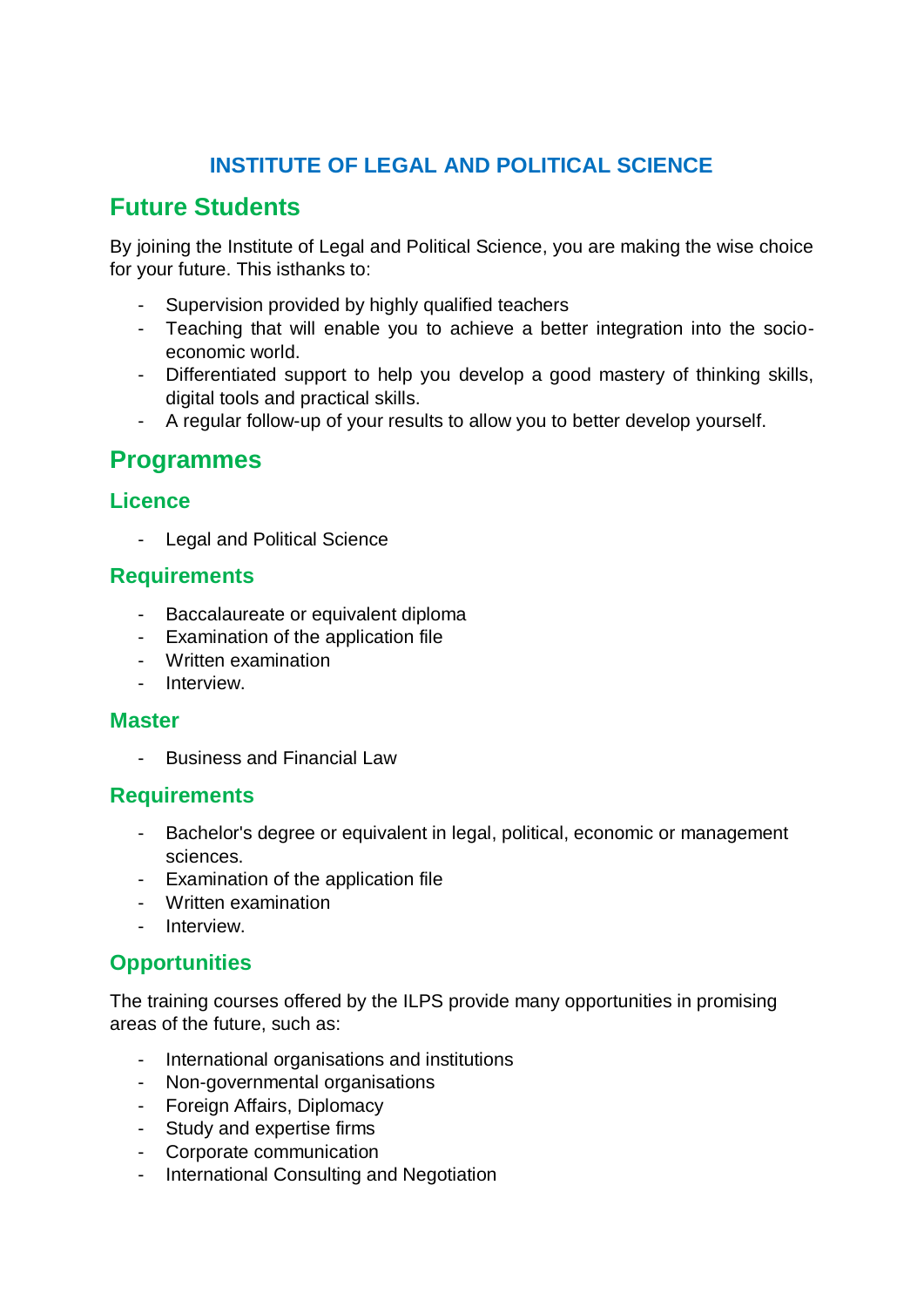- Corporate lawyer, legal and business lawyer
- Notaries, Magistracy
- Teaching and research
- Territorial authorities.

### **Partner**

University Panthéon Sorbonne Paris 1

## **Faculty Members**

Prof. Sanae Kasmi

Prof. Julien Fretel

Prof. Mounia Slighoua

Prof. Joan Divol

- Prof. Soumia Guessous
- Prof. François-Xavier Lucas
- Prof. Bertrand Simon
- Prof. Baptiste Françon
- Prof. Thibault Darcillon
- Prof. Rémi Dalmau
- Prof. Isabelle Sommier
- Prof. Delphine Dulong

Prof. Abderrahman Tenkoul

J. Ortin

## **Student mobility**

Our students benefit from international mobility programmes (Bachelor and Master), notably at the University Panthéon-Sorbonne Paris 1. The duration of these programmes varies between six months and one year. This mobility allows them

- to consolidate their training and develop their personalities,
- to live intercultural experiences
- to put their theoretical and practical skills into practice through internships in companies.